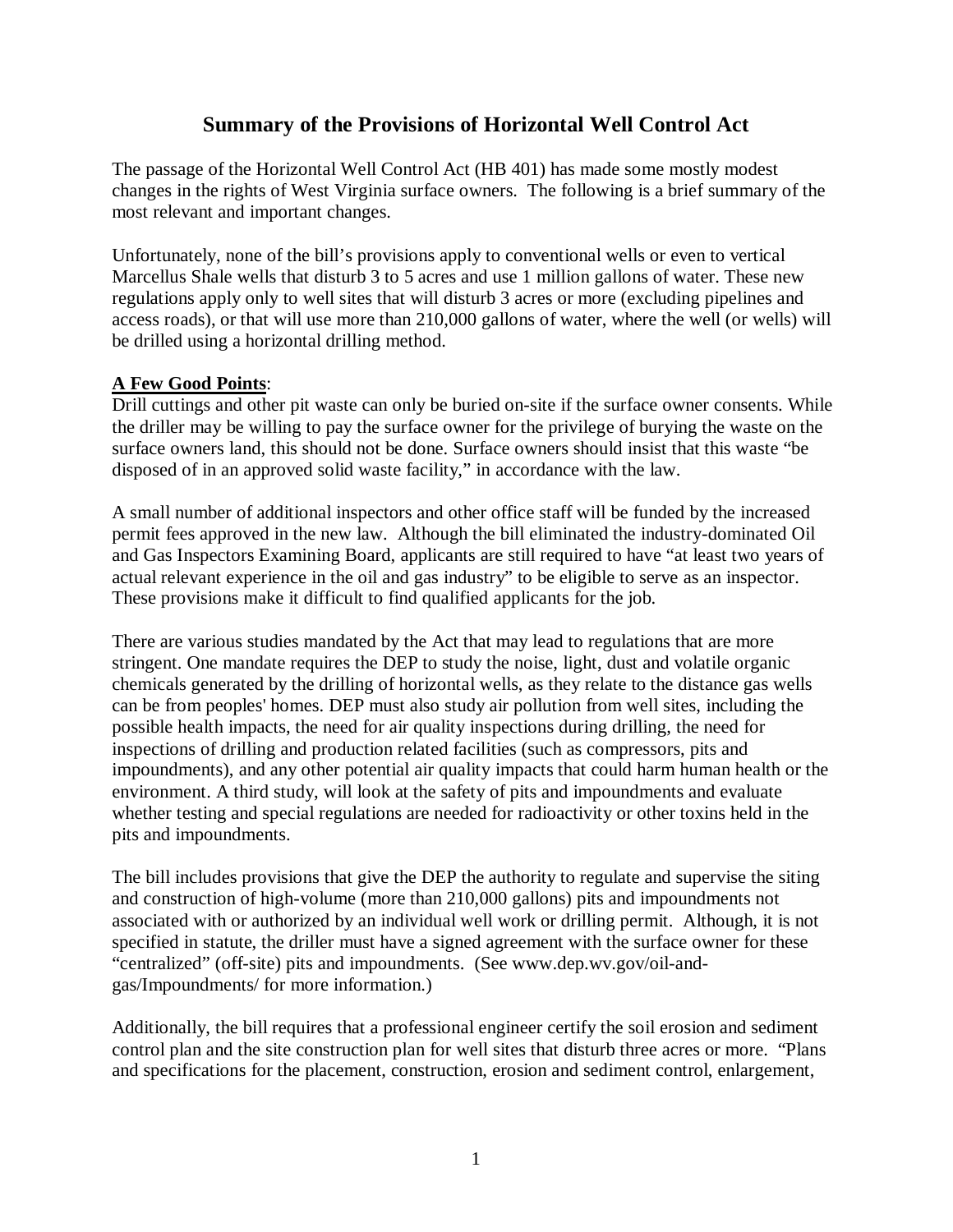alteration, repair or removal and reclamation" of centralized pits and impoundments must also be approved by an engineer.

Finally, drillers are now required to pay the surface owner \$2,500 "to compensate for payment of property taxes for surface and surrounding lands that are encumbered or disturbed by construction or operation" of a horizontal well pad. This is in addition to compensation owed for damages and is a "one-time payment" ... "regardless of how many wells are drilled on a single pad or how many permits are issued for the pad." It is not much, but the law says the driller is supposed to pay you, so you should make sure you get what you are entitled to.

#### **Notices of Planned Activity:**

Beyond the provisions described above, most of the improvements offered by the bill are in the area of notice before surveyors and bulldozers show up on your land. However, the bill provides precious little help in negotiating a fair use or value for your land when they drill. There are no incentives for the driller to work with the surface owner, either in recognizing the surface owner's rights to have his surface use accommodated **or** in working with the surface owner on planning where and how well sites and access roads will be built, maintained and reclaimed. Our request to provide mandatory mediation, increased bonding in the absence of a surface use agreement, and attorney fees for making unfair or unreasonably low offers for surface damages were all rejected.

### *The following limited notices of planned activity, etc. were included:*

The driller must notify the surface owner at least 3 days before they come on to the land to conduct seismic (geophysical) testing.

The driller must notify the surface owner 7 to 45 days before they come on to the land to do any surveying for well sites, access roads or centralized pits or impoundments, etc. That notice must inform the surface owner that copies of the *Erosion and Sediment Control Manual* and statutes and rules related to oil and gas exploration and production can be obtained from the DEP.

The driller must send a copy of their application for a well work permit or for a certificate of approval for the construction of a centralized pit or impoundment to the surface owner on or before the day the application is filed with the DEP. For permit applications, the notice must indicate the time limit for filing written comments (30-days) and include details on how to file comments and where to get more information. The permit or certificate can be issued 30 days after the notice is served. (For conventional wells, the notice and comment period is still 15 days.) (Note: If there are more than three owners of a surface tract, then notices only have to be sent to the owner who receives the tax ticket for the property. However, there is no requirement in the statute to inform this individual that he/she is the only one receiving the notice and that he/she should inform the other owners.)

The driller must send a proposed surface use and compensation agreement containing an offer of compensation to the surface owner on or before the day the permit application is filed. However, the notice only has to be sent to the person/address listed on the tax ticket(s), and that can run some time behind. The notice has to include a copy of the code section that requires the notice,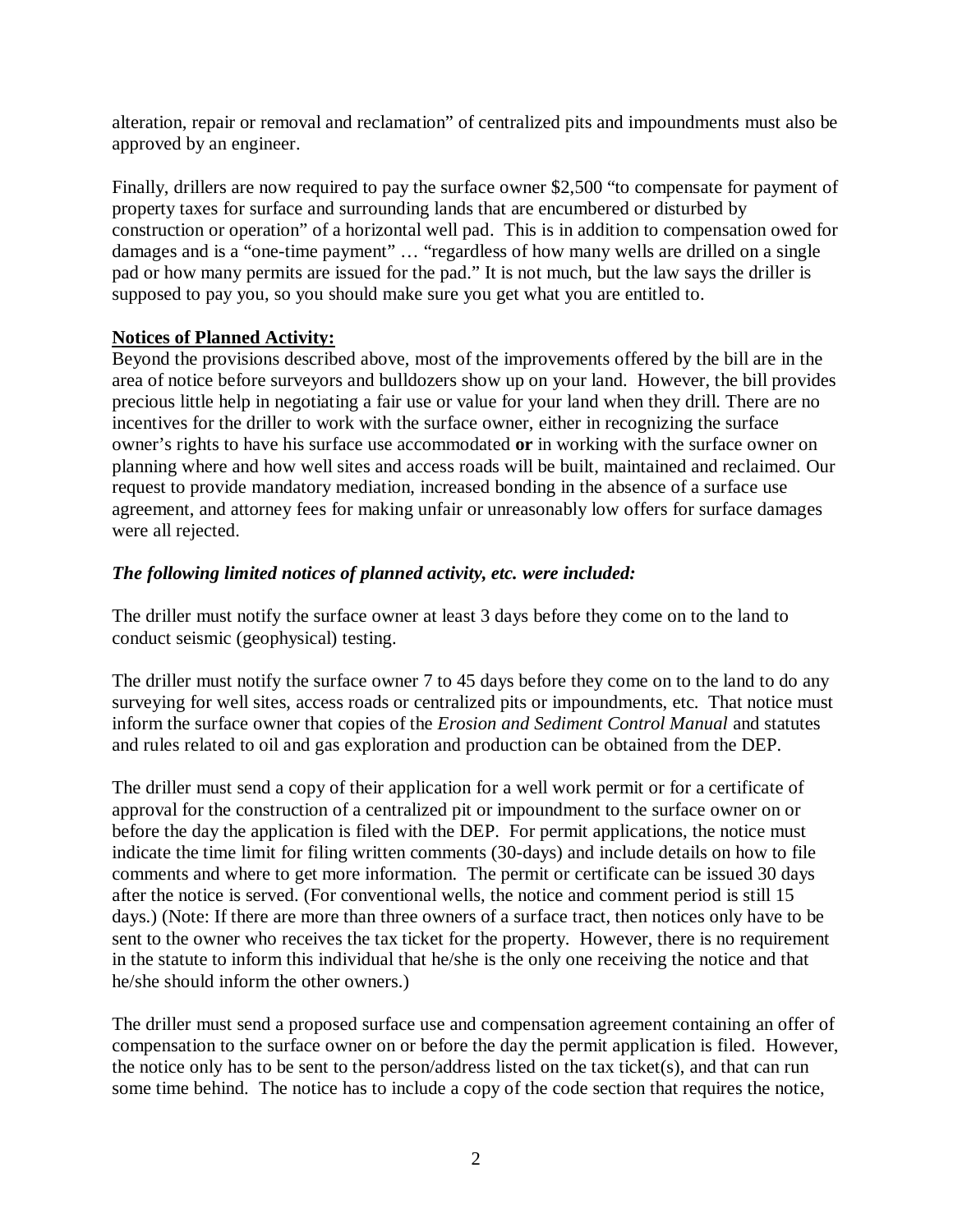but not a copy of the compensation act itself. Also the law only requires that the offer be for damages covered under the new Horizontal Well Production Damage Compensation Act. The damages covered under the Act are very limited and there are no other specifics in the bill about what should or should not be included in the agreement. So don't sign an agreement for a horizontal well on your land unless you are paid extremely well for it and you get other concessions and things you want in the agreement. Even then, see a lawyer before you sign to make sure you understand what you are signing and what you might be giving up by signing.

The driller must publish notice of their application for a well work permit in the paper two times, starting 10 days before filing the permit. The notice must indicate that the public has the right to submit written comments on the permit application and refer the public to the Office of Oil and Gas "Horizontal Drilling Permit Page" (www.dep.wv.gov/oil-and-gas/Horizontal-Permits/Pages/default.aspx). Unfortunately, there is no requirement that the public notice include a map showing the location of the proposed well. However, the notices do include coordinates that can be entered into the "Coordinate Conversion and Mapping" tool on the website mentioned above.

The driller must notify the surface owner 2 to 7 days before actually coming on to the land to begin well work or site preparation that involves any surface disturbance.

### **Bad Points**:

The bill changed the definition of "deep" and "shallow" wells so that it is no longer possible to claim that a vertical Marcellus well is a statutory deep well, subject to the surface owner's consent requirement.

The bill also appears to give DEP the authority to override zoning regulations of cities and counties. However, this is a general provision of law, and it may be that the more specific provisions of law regarding zoning powers, as well as any location restrictions mandated by federal law, would not be overridden. The provisions states that "*the secretary has sole and exclusive authority to regulate* the permitting, *location*, spacing, drilling, fracturing, stimulation, well completion activities, operation, any and all other drilling and production processes, plugging and reclamation of oil and gas wells and production operations within the state."

Although the bill provides for public notice, there is no requirement for direct notice to neighboring surface owners whose property is next to the surface tract where the driller is proposing to drill, and who will likely have to contend with the noise, increased truck traffic, etc. associated with the drilling activity.

New horizontal gas wells only have to be 250 feet from a water well or developed spring, and the distance requirement applies only to water wells and springs used for human or domestic animal consumption. For that reason, when drilling water wells to protect a future home site or pasture, etc., it is probably best to get some government approval for or recognition of water wells or other development plans for your property. Additionally, the well location restriction only applies to water wells or springs in existence prior to receiving notice that a surveyor is coming, so surface owners will have to drill wells in advance rather than waiting until drilling is imminent.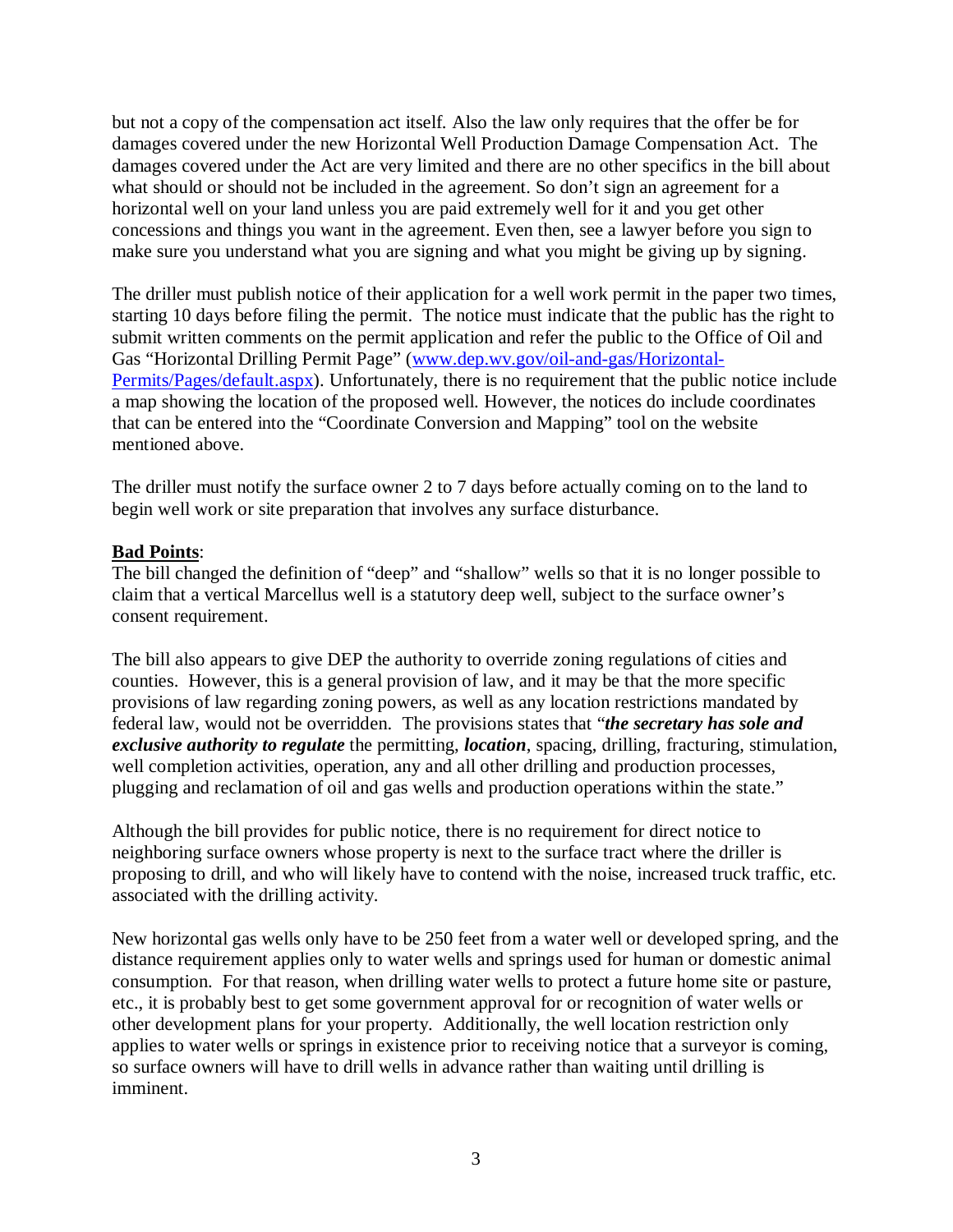The distance wells and well pads must be from homes is 625 feet, as measured from the center of the pad. This is only a modest increase from the requirement (which still applies to conventional wells) that gas wells be 200 feet from a home. This is especially true when one considers the size of the pads and the fact that there are multiple wells on a pad, with no requirement that they be in the center of the pad. Furthermore, there are no restrictions on where storage tanks and other sources of air pollution can be placed on the pad.

An important issue that surface owners need to be aware of regarding these well location restrictions is that they can be waived with your consent, but they can also be waived by the DEP at the drillers request. So here is our advice: If the driller asks for your consent, don't give it to him! The wells can be too close to homes and water supplies without a waiver or variance. If the driller is seeking a variance from the DEP, insist that the DEP put additional terms and conditions on the permit, such as insurance or bonding, to ensure against loss or damage.

Before a driller can obtain a well work permit, the driller is required to enter into an agreement with the Division of Highways (DOH) regarding the use of state road(s) associated with the purposed well work. However, if the driller violates the agreement with DOH, his/her well work permit is not revoked.

While the bill requires drillers to post higher bond amounts than for conventional wells, "blanket bonds" are still allowed. As a result, the cost of plugging these wells will quickly exceed the bond coverage.

The distance from gas wells that requires that drillers conduct pre-drilling testing of water wells and developed springs, and at which they are presumed liable for "contamination or deprivation" was extended to 1,500 feet. However, the presumption of liability is limited to six months after completion of the well. Although there was no expansion of pre-drilling testing parameters in the Act, the DEP proposed new testing parameters that went into effect July 1, 2013. Now, for horizontal wells, drillers must offer to test any water wells or developed springs with 1,500 feet of a proposed horizontal well and test for the following parameters:

- Petroleum Hydrocarbons (GRO, DRO, ORO)
- BTEX
- Chloride
- Sodium
- Total Dissolved Solids (TDS)
- Aluminum
- Arsenic
- Barium
- Iron
- Manganese
- $\bullet$  pH
- Calcium
- Sulfate
- Detergents (MBAS)
- Dissolved Methane
- Dissolved Ethane
- Dissolved Butane
- Dissolved Propane
- Bacteria (total coliform), plus
- Any others parameters determined by the operator or the Chief.